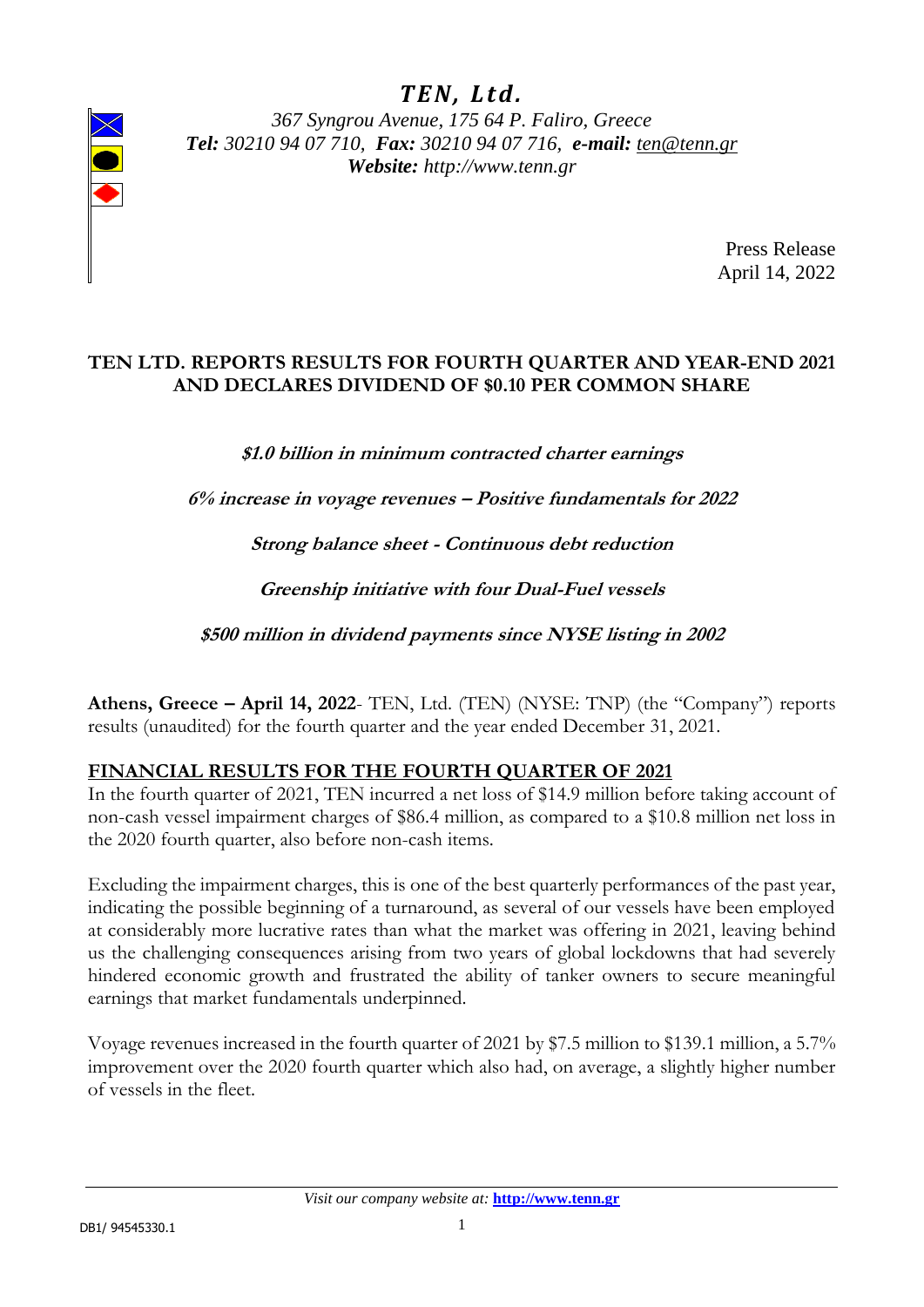TEN had six vessels in dry-dock in the 2021 fourth quarter, two of which were brought forward in order to be available for the expected market upturn. Vessel utilization at about 96.1% compared to 91.1% in the 2020 fourth quarter.

The average daily time charter equivalent (TCE) per vessel in the fleet was a healthy \$16,891, well in excess of average market rates and an 8% increase from the third quarter of 2021 as markets rounded.

The sizable impairment charges that were incurred in the 2021 fourth quarter, related to six handymax product carriers built in 2005, and a 2006-built product tanker, which will lead to \$9.2 million in depreciation savings per annum. These seven vessels remain in good condition and continue to be active in the chartering market, operating primarily under spot contracts.

Management actively monitors the sale & purchase market as asset prices are on the rise and is prepared to sell any of these vessels if and when the opportunity arises. As a result of the impairment charge, there will be a total quarterly reduction in depreciation of almost \$2.3 million going forward.

Total operating expenses decreased by 3% or \$1.3 million, to \$44.5 million from the 2020 fourth quarter which amounted to \$45.8 million. On a daily average per vessel basis, fourth quarter operating expenses were \$7,919 a 1.2% per day fall and vessel overhead costs remained on average at \$1,200 per day, little changed over the past decade.

Depreciation and amortization edged higher by \$1.4 million due to preemptive increases of vessels in dry-dock over the past months.

Interest and finance costs net, in the fourth quarter of 2021 amounted to just \$8.7 million a 6.5% reduction from the 2020 fourth quarter, again due to lower interest rates, margins and to lower bunker hedge valuations.

Adjusted EBITDA settled at \$29.2 million.

#### **FINANCIAL RESULTS FOR THE YEAR 2021**

In 2021, TEN incurred losses of \$58.4 million before non-cash vessel value impairment charges and loss on sale of vessels as mentioned above.

However, voyage revenues achieved in 2021 amounted to \$546.1 million as tanker freight rates fell further due to lack of oil demand and reduced production brought about by pandemic factors and the ensuing lockdowns, which led to demand destruction, trade dysfunction and inflation.

TEN was able to reduce overall operating expenses by over 3.3% with savings of nearly \$6 million despite twenty-one vessel dry-dockings, twelve of which were brought forward due to the weak freight rate environment and in expectation of a market turnaround.

Depreciation and amortization increased by 4.5.% partly as a result of the amortization that arose from the dry-docking costs over prior quarters.

G&A expenses remained essentially the same as in the previous year, management fees not moving for over a decade.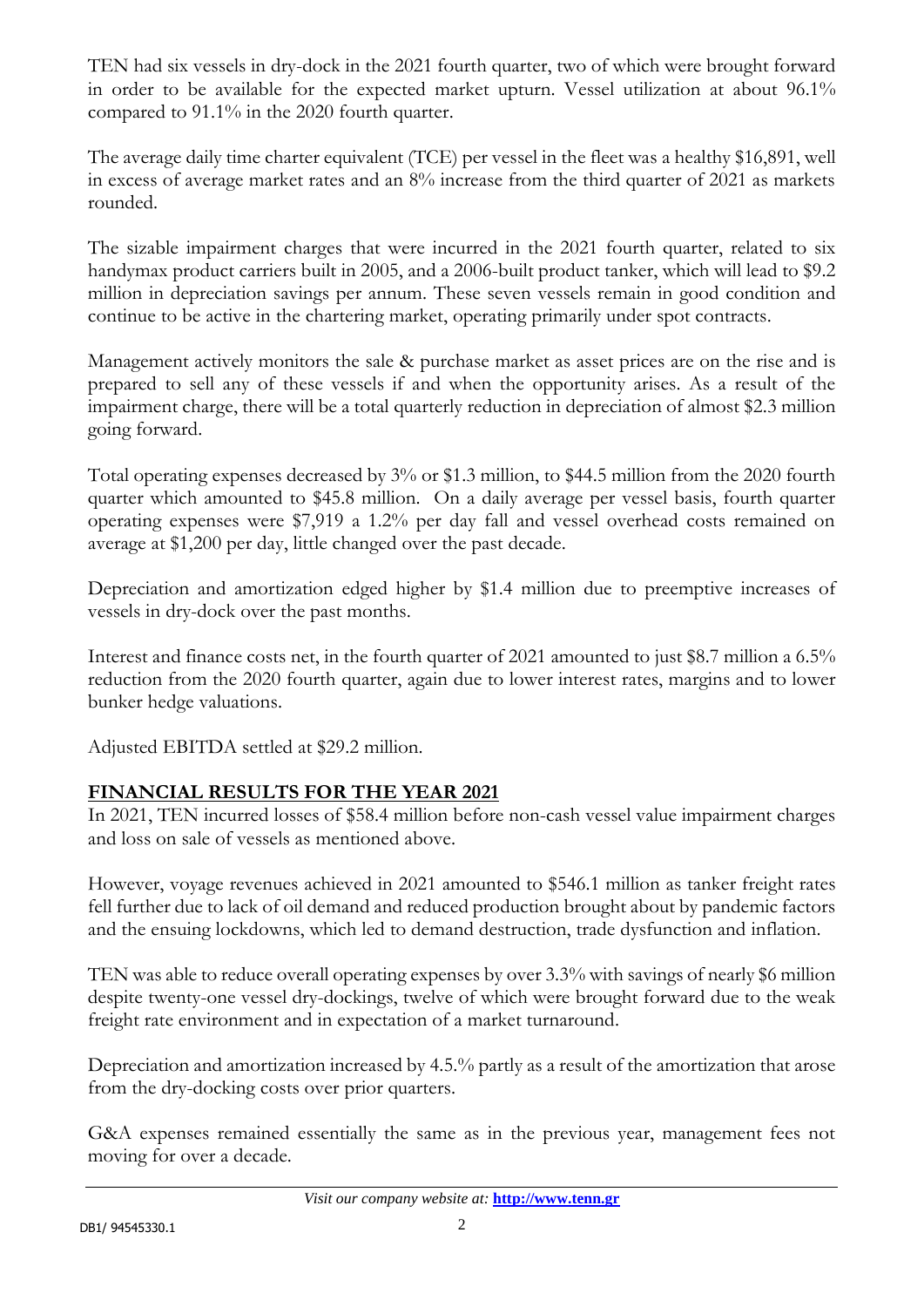As of December 31, 2021, total debt was reduced by a net \$129.1 million.

Interest and finance costs fell by 56% or nearly \$40 million, as interest rates and margins were reduced.

Adjusted EBITDA in the year amounted to over \$115.4 million, a reduction of \$151.5 million compared to the previous year.

## **DIVIDEND – CORPORATE AFFAIRS**

The Company will pay a semi-annual dividend of \$0.10 per common share in June 2022. This brings the total dividends paid since the NYSE listing in 2002 to about \$500 million.

During the fourth quarter of 2021, the Company issued, through its ATM program 4,711,582 common shares and 190,813 preferred shares. As of December 31, 2021, there were outstanding 24,565,940 common shares and 15,001,863 NYSE-listed preferred shares.

### **SUBSEQUENT EVENTS**

On January 12, 2022, TEN took delivery of its third LNG carrier, the *Tenergy* and commenced its long-term charter at a healthy base rate with an upside potential to today's very lucrative LNG market.

On March 10, 2022, TEN signed long-term charter contracts for the construction of four dualfuel LNG powered aframax tankers to a major European end user.

Inclusive of the above charters, TEN's fixed revenue backlog exceeds \$1.0 billion.

In the first quarter of 2022, tanker rates have firmed due to positive fundamentals and geopolitical ramifications caused by the Russian invasion in Ukraine.

### **CORPORATE STRATEGY**

As the world is exiting the pandemic and forcefully adapting to the new realities of the Russian-Ukrainian conflict, energy transportation is again at the forefront of the global agenda as its importance to the global economy is, at last recognized. The expected growth in US oil exports as well as increased LNG shipments to Europe to partly substitute Russian natural gas, in a period of higher global demand for both commodities, will provide additional ton-miles and a boost to both rates and asset prices. In oil tankers in particular, where the orderbook is at historical lows and vessel supply on the backfoot, due to increased scrapping and the elongation of new trade routes, this anticipated firmness is already in evidence. In addition, environmental speed limits that go in force in 2023 will further decrease supply.

In this global backdrop, TEN has already embarked in further modernizing its fleet with the order of four dual-fuel LNG powered aframaxes on long-term employment to a substantial European oil major. On top of this, management is exploring additional opportunities for similar technology vessels in order to reach its goal of a full "Green" fleet by 2030.

In view of the above, a number of our first-generation vessels are sales candidates in the forthcoming months.

*Visit our company website at:* **[http://www.tenn.gr](http://www.tenn.gr/)**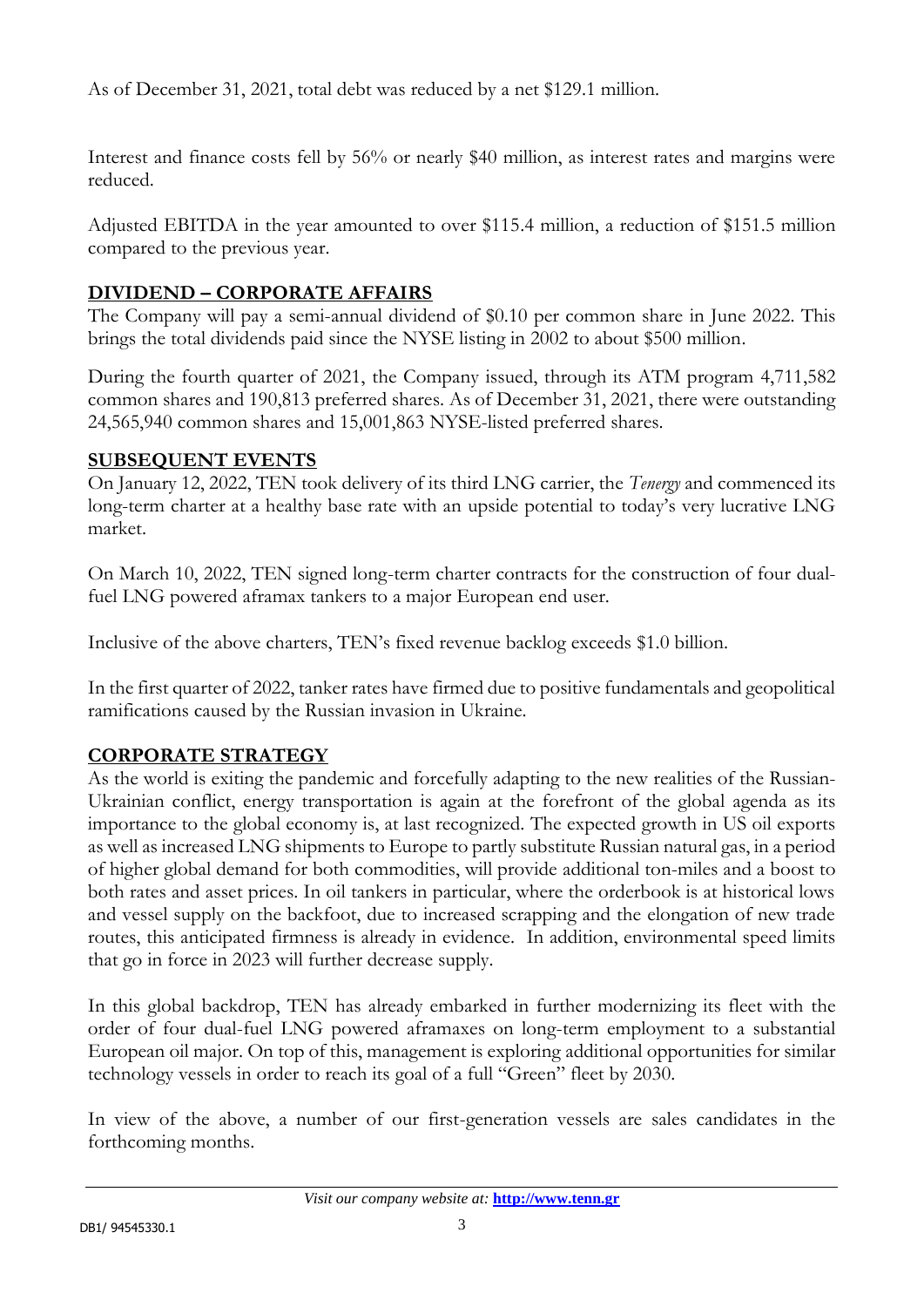With 2021 behind us, experiencing the worst tanker in recent memory, TEN continued its tested and countercyclical operating model that targets growth, at market lows and accretive business expansion. With high utilization a solid balance sheet and further debt reduction.

The first quarter of 2022 reflected solid oil market fundamentals while the effects of the Russian invasion of Ukraine fueled rates to even higher levels.

"We all hope and pray for the end of the conflict and the return to a peaceful open-barrier trading environment," Mr. Saroglou, Chief Operating Officer in TEN commented. "The path to normality will further amplify the positive fundamentals for tankers and drive strong growth going forward from which TEN is well placed to benefit," Mr. Saroglou concluded.

#### **CONFERENCE CALL**

Today, Thursday, April 14, 2022 at 10 a.m. Eastern Time, TEN will host a conference call to review the results as well as management's outlook for the business. The call, which will be hosted by TEN's senior management, may contain information beyond that which is included in the earnings press release.

Participants should dial into the call 10 minutes before the scheduled time using the following numbers: 1 877 553 9962 (US Toll Free Dial In), 0808 2380 669 (UK Toll Free Dial In) or +44 (0)2071 928592 (Standard International Dial In). Please quote "Tsakos" to the operator.

#### **SIMULTANEOUS SLIDES AND AUDIO WEBCAST**

There will also be a live, and then archived, webcast of the conference call and accompanying slides, available through the Company's website. To listen to the archived audio file, visit our website [www.tenn.gr](http://www.tenn.gr/) and click on Webcasts & Presentations under our Investor Relations page. Participants to the live webcast should register on the website approximately 10 minutes prior to the start of the webcast.

#### **ABOUT TSAKOS ENERGY NAVIGATION**

TEN, founded in 1993 and celebrating this year 29 years as a public Company, is one of the first and most established public shipping companies in the world. TEN's diversified energy fleet currently consists of 66 double-hull vessels, including one suezmax DP2 shuttle tanker and four dual-fuel LNG powered aframax vessels under construction, constituting a mix of crude tankers, product tankers and LNG carriers, totaling 8 million dwt.

#### **ABOUT FORWARD-LOOKING STATEMENTS**

Except for the historical information contained herein, the matters discussed in this press release are forward-looking statements that involve risks and uncertainties that could cause actual results to differ materially from those predicted by such forward-looking statements. TEN undertakes no obligation to publicly update any forward-looking statement, whether as a result of new information, future events, or otherwise.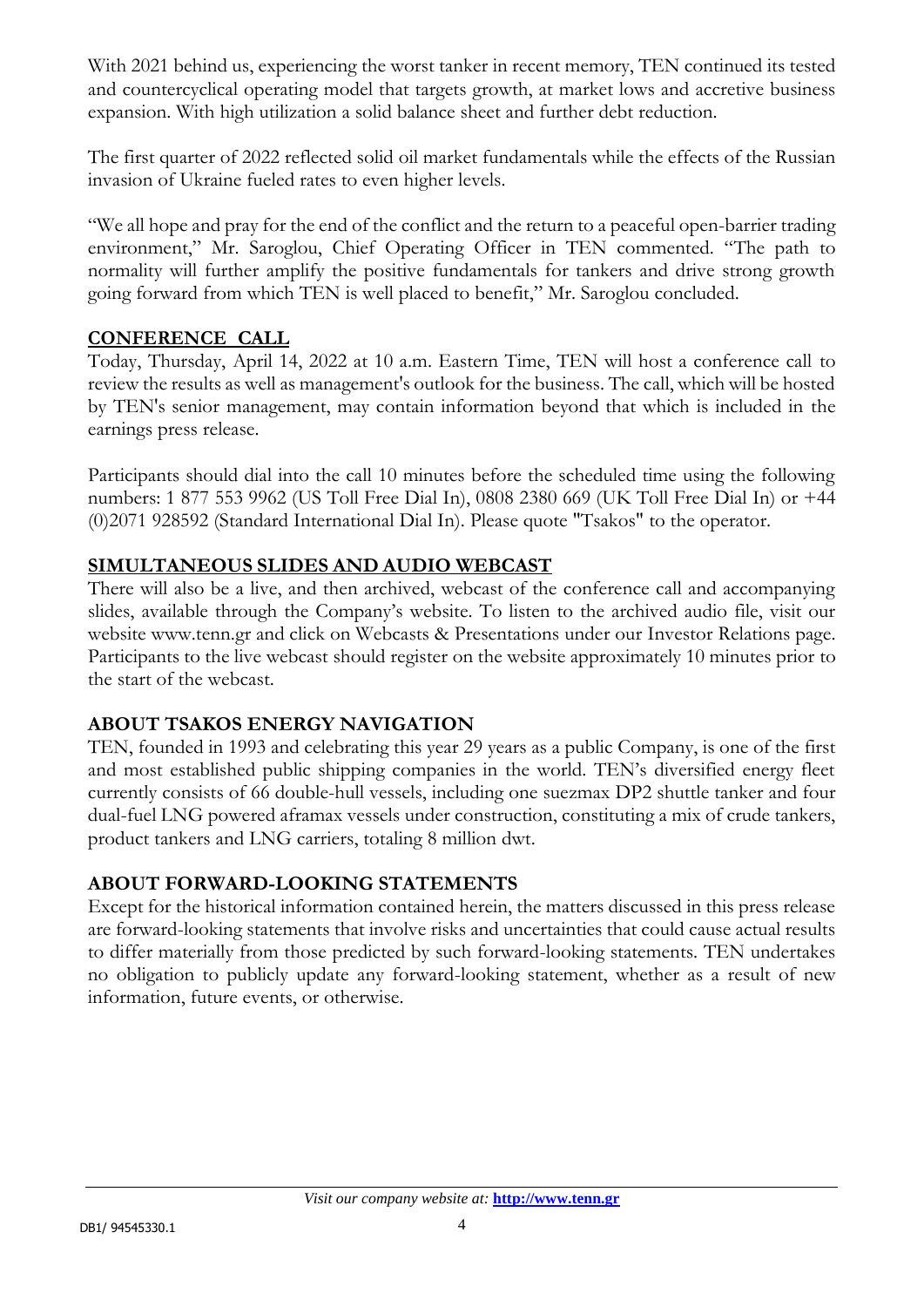For further information, please contact:

### **Company**

Tsakos Energy Navigation Ltd. George Saroglou, COO +30210 94 07 710 [gsaroglou@tenn.gr](mailto:gsaroglou@tenn.gr)

#### **Investor Relations / Media**

Capital Link, Inc. Nicolas Bornozis Markella Kara +212 661 7566 [ten@capitallink.com](mailto:ten@capitallink.com)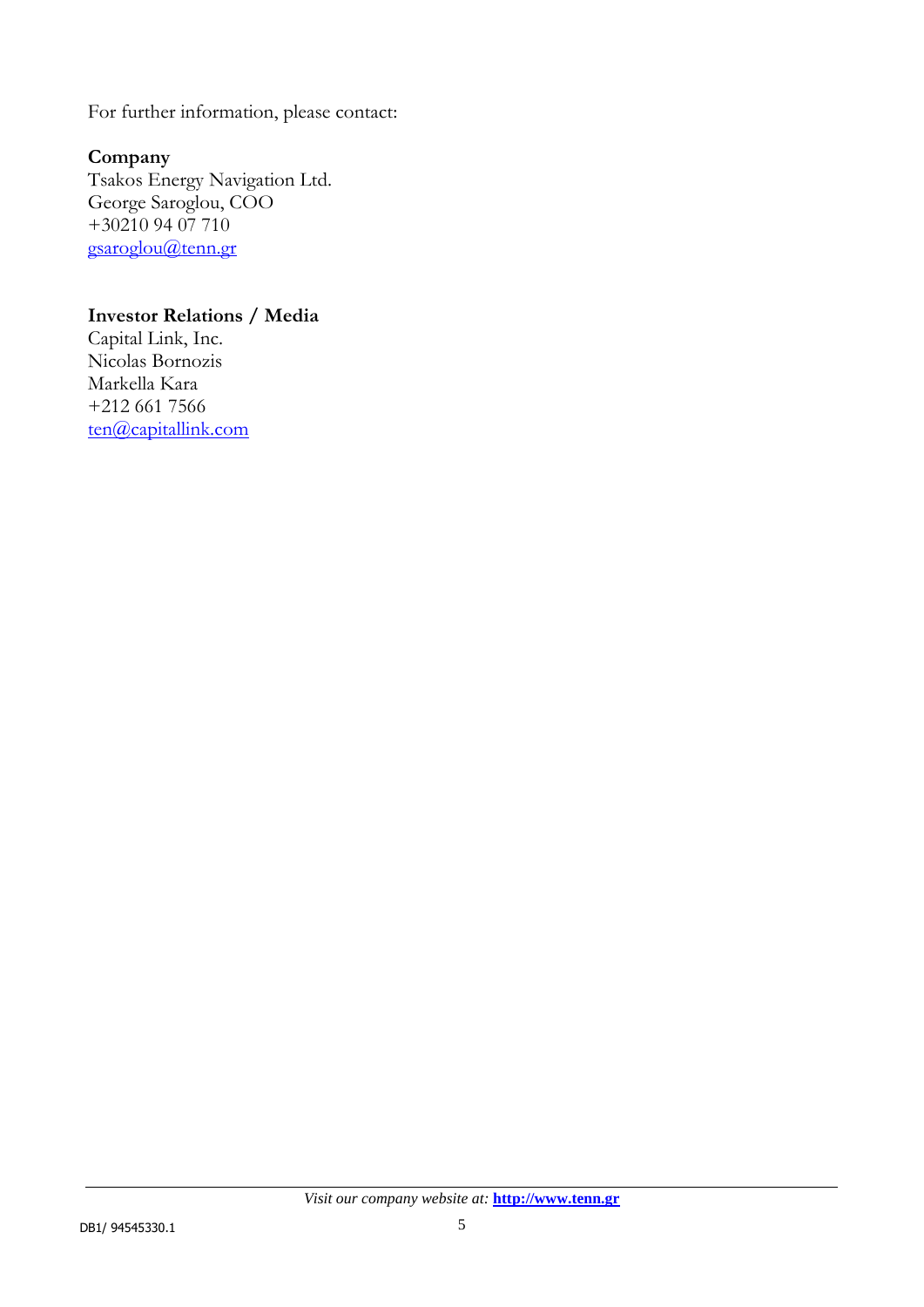#### **TSAKOS ENERGY NAVIGATION LIMITED AND SUBSIDIARIES**

Selected Consolidated Financial and Other Data

(In Thousands of U.S. Dollars, except share, per share and fleet data)

|                                                                                                                    | Three months ended<br>December 31 (unaudited) |                 | <b>Year ended</b><br>December 31 (unaudited) |            |    |            |  |
|--------------------------------------------------------------------------------------------------------------------|-----------------------------------------------|-----------------|----------------------------------------------|------------|----|------------|--|
| <b>STATEMENT OF OPERATIONS</b><br>DATA                                                                             | 2021                                          | 2020            |                                              | 2021       |    | 2020       |  |
| Voyage revenues                                                                                                    | \$<br>139,129                                 | \$<br>131,632   | \$                                           | 546,120    | \$ | 644,135    |  |
| Voyage expenses                                                                                                    | 49,098                                        | 39,905          |                                              | 198,078    |    | 145,267    |  |
| Charter hire expense                                                                                               | 8,806                                         | 5,569           |                                              | 30,056     |    | 21,602     |  |
| Vessel operating expenses                                                                                          | 44,467                                        | 45,765          |                                              | 173,277    |    | 179,205    |  |
| Depreciation and amortization                                                                                      | 36,046                                        | 34,625          |                                              | 143,253    |    | 137,100    |  |
| General and administrative expenses                                                                                | 7,196                                         | 7,181           |                                              | 29,130     |    | 29,040     |  |
| Loss on sale of vessels                                                                                            |                                               | 3,401           |                                              | 5,817      |    | 6,451      |  |
| Impairment charges                                                                                                 | 86,368                                        | 15,327          |                                              | 86,368     |    | 28,776     |  |
| Total expenses                                                                                                     | 231,981                                       | 151,773         |                                              | 665,979    |    | 547,441    |  |
| Operating (loss) income                                                                                            | (92, 852)                                     | (20, 141)       |                                              | (119, 859) |    | 96,694     |  |
| Interest and finance costs, net                                                                                    | (8,650)                                       | (9,249)         |                                              | (31, 407)  |    | (70, 579)  |  |
| Interest income                                                                                                    | 200                                           | 160             |                                              | 703        |    | 1,071      |  |
| Other, net                                                                                                         | 65                                            | (341)           |                                              | (18)       |    | 36         |  |
| Total other expenses, net                                                                                          | (8, 385)                                      | (9, 430)        |                                              | (30, 722)  |    | (69, 472)  |  |
| Net (loss) income                                                                                                  | (101, 237)                                    | (29, 571)       |                                              | (150, 581) |    | 27,222     |  |
| Less: Net loss attributable to the<br>noncontrolling interest<br>Net (loss) income attributable to Tsakos          | (670)                                         | (552)           |                                              | (820)      |    | (3,220)    |  |
| <b>Energy Navigation Limited</b>                                                                                   | \$<br>(101, 907)                              | \$<br>(30, 123) | \$                                           | (151, 401) | \$ | 24,002     |  |
| Effect of preferred dividends<br>Deemed dividend on Series C preferred                                             | (8,668)                                       | (8,313)         |                                              | (33,603)   |    | (36,579)   |  |
| shares<br>Deemed dividend on partially redeemed                                                                    |                                               |                 |                                              |            |    | (2, 493)   |  |
| Series G convertible preferred shares<br>Net (loss) income attributable to<br>common stockholders of Tsakos Energy |                                               |                 |                                              | (2,171)    |    |            |  |
| Navigation Limited, basic and diluted                                                                              | \$<br>(110, 575)                              | \$<br>(38, 436) | \$                                           | (187, 175) | \$ | (15,070)   |  |
| Loss per share, basic and diluted                                                                                  | \$<br>(5.05)                                  | \$<br>(2.10)    | \$                                           | (9.53)     | \$ | (0.80)     |  |
| Weighted average number of common                                                                                  | 21,904,25                                     | 18,265,73       |                                              |            |    |            |  |
| shares, basic and diluted                                                                                          | 4                                             | 5               |                                              | 19,650,307 |    | 18,768,599 |  |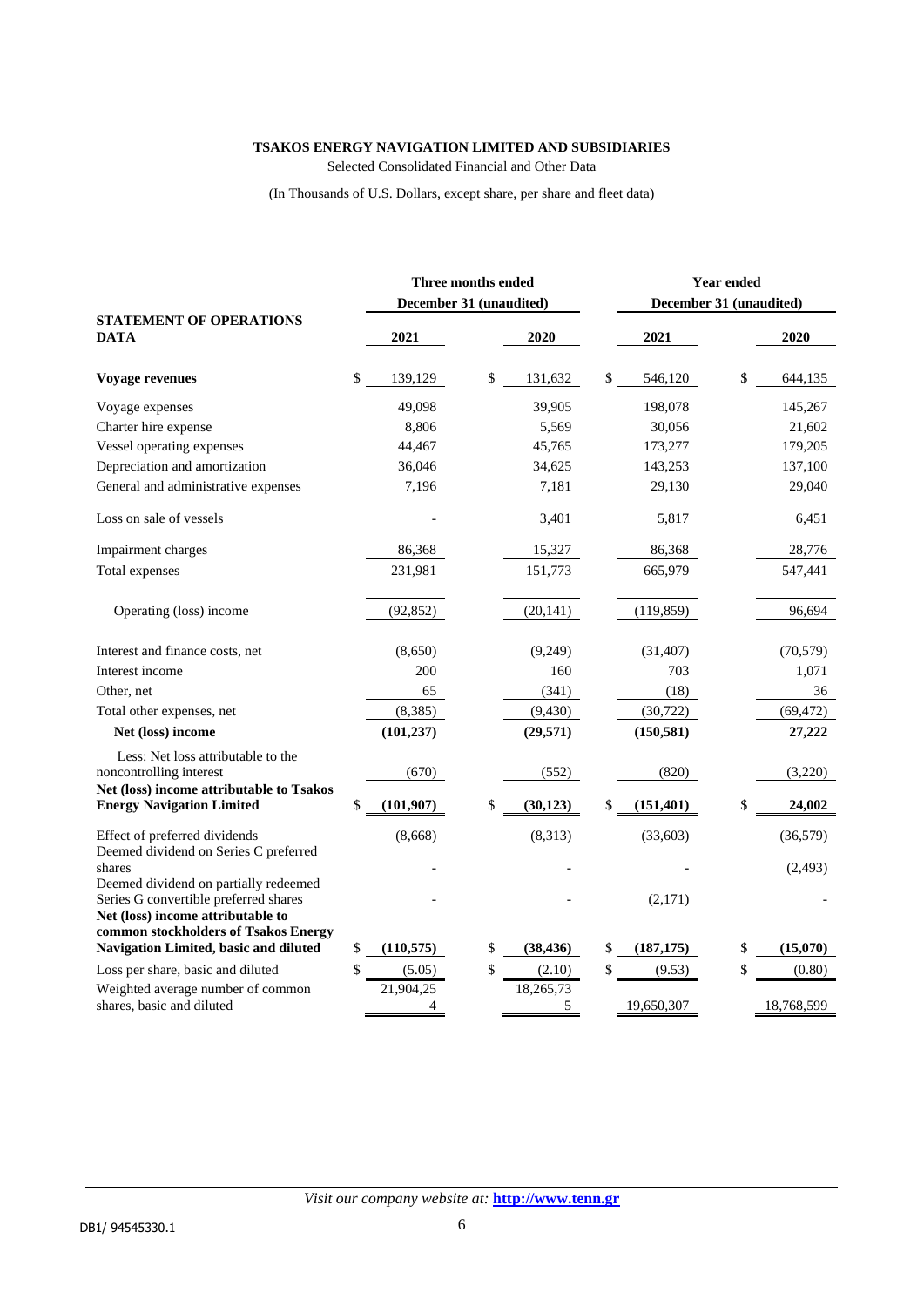| <b>BALANCE SHEET DATA</b>                  |    | December 31 |    | December 31 |
|--------------------------------------------|----|-------------|----|-------------|
|                                            |    | 2021        |    | 2020        |
| Cash                                       |    | 127,197     |    | 171,771     |
| Other assets                               |    | 260,024     |    | 276,362     |
| Vessels, net                               |    | 2,402,958   |    | 2,615,112   |
| Advances for vessels under construction    |    | 104,635     |    | 49,030      |
| <b>Total assets</b>                        | \$ | 2,894,814   | \$ | 3,112,275   |
| Debt, net of deferred finance costs        |    | 1,373,187   |    | 1,500,357   |
| Other liabilities                          |    | 229,836     |    | 230,100     |
| Stockholders' equity                       |    | 1,291,791   |    | 1,381,818   |
| Total liabilities and stockholders' equity | \$ | 2,894,814   | \$ | 3,112,275   |

|                                                     | Three months ended |             |       |    |           |       | <b>Year ended</b> |    |           |  |
|-----------------------------------------------------|--------------------|-------------|-------|----|-----------|-------|-------------------|----|-----------|--|
| OTHER FINANCIAL DATA                                |                    | December 31 |       |    |           |       | December 31       |    |           |  |
|                                                     |                    | 2021        |       |    | 2020      |       | 2021              |    | 2020      |  |
| Net cash from operating activities                  | \$                 | 17,905      |       | \$ | 18,234    | \$    | 53,111            | \$ | 205,416   |  |
| Net cash (used in) provided by investing activities | \$                 | (26, 678)   |       | \$ | (24, 337) | \$    | (8,004)           | \$ | (94, 613) |  |
| Net cash (used in) provided by financing activities | \$                 | 20,343      |       | \$ | (58, 619) | \$    | (89,681)          | \$ | (136,802) |  |
| TCE per ship per day                                | \$                 | 16,891      |       | \$ | 18,274    | \$    | 17,037            | \$ | 23,638    |  |
| Operating expenses per ship per day                 | \$                 | 7,919       |       | \$ | 8,013     | \$    | 7,728             | \$ | 7,821     |  |
| Vessel overhead costs per ship per day              | \$                 | 1,203       |       | \$ | 1,190     | \$    | 1,221             | \$ | 1,221     |  |
|                                                     |                    | 9,122       |       |    | 9,203     |       | 8,949             |    | 9,042     |  |
| <b>FLEET DATA</b>                                   |                    |             |       |    |           |       |                   |    |           |  |
| Average number of vessels during period             |                    |             | 65.0  |    |           | 65.6  | 65.4              |    | 65.0      |  |
| Number of vessels at end of period                  |                    |             | 65.0  |    |           | 66.0  | 65.0              |    | 66.0      |  |
| Average age of fleet at end of period               |                    | Years       | 10.2  |    |           | 9.3   | 10.2              |    | 9.3       |  |
| Dwt at end of period (in thousands)                 |                    |             | 7,209 |    |           | 7,277 | 7,209             |    | 7,277     |  |

|       | 65.0  | 65.6  | 65.4   | 65.0   |
|-------|-------|-------|--------|--------|
|       | 65.0  | 66.0  | 65.0   | 66.0   |
| Years | 10.2  | 9.3   | 10.2   | 9.3    |
|       | 7,209 | 7,277 | 7.209  | 7,277  |
| Days  | 2,549 | 2,008 | 8.949  | 8,961  |
| Days  | 1,178 | 1,141 | 4.278  | 5,589  |
| Days  | 84    | 89    | 338    | 323    |
| Days  | 1,933 | 2,260 | 8,525  | 7,521  |
|       | 5,744 | 5,498 | 22,090 | 22,394 |
|       | 5,980 | 6,032 | 23,864 | 23,781 |
|       | 96.1% | 91.1% | 92.6%  | 94.2%  |
|       |       |       |        |        |